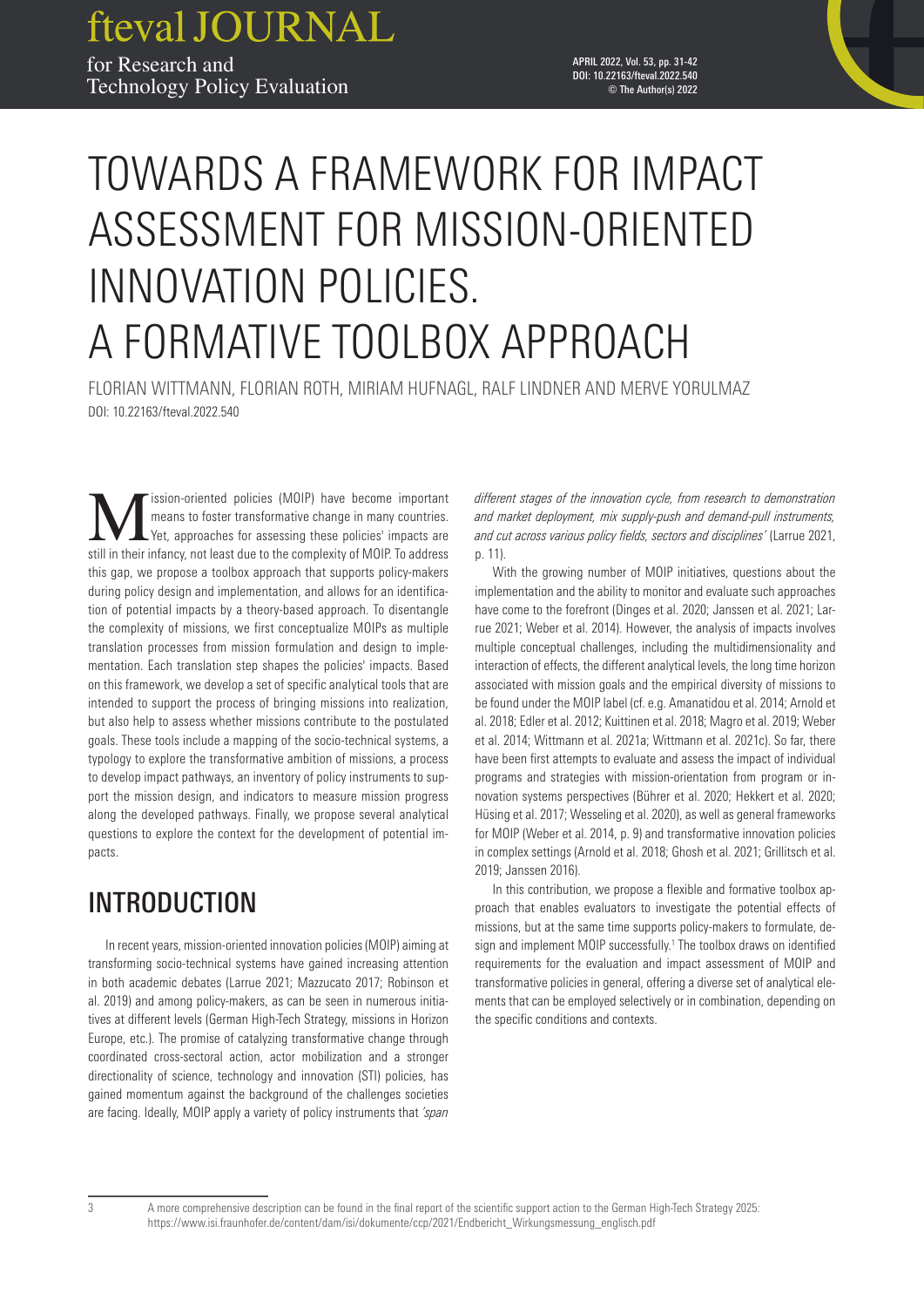# KEY REQUIREMENTS FOR ASSESSING THE IMPACT OF MOIP

In recent years, the debate around the challenges of impact assessment and evaluation of innovation policies has increasingly shifted to the requirements for assessing transformative innovation policies such as MOIP (Molas-Gallart et al. 2021; Wittmann et al. 2021c). Drawing on these insights, we postulate four key requirements to better understand MOIP and offer systemic guidance to the policy process.

# **1) A STRONG FORMATIVE PERSPECTIVE PROVIDING PRACTICAL GUIDANCE**

The turn towards cross-cutting and transformative change has entailed calls for a formative perspective (Magro et al. 2019; Molas-Gallart et al. 2021). Imposing a long-term perspective and considerable requirements with regard to cooperation and coordination across different fields, actors, etc., a framework for impact assessment should effectively support policy actors during the implementation of this policy approach and provide the opportunity for feedback and learning. Thereby, it supports reflecting the experimental and dynamic character of missions. For this purpose, the emphasis is put on an approach that provides practical guidance making research insights on MOIP usable for implementation, as the practical realization of missions continues to be a considerable challenge for public actors colliding with established routines and institutional arrangements (Lindner et al. 2021). This also includes a shift towards an increased reliance on ex-ante elements to inform the process, as postulated by Weber and Polt (2014).

# **2) A COMPREHENSIVE AND INTEGRATED PERSPEC-TIVE GRASPING ALL PHASES OF MOIP**

Closely related to the aforementioned point is an integration of the framework into the realization process of missions. Therefore, we need to take into consideration all phases of MOIP, including mission (policy) formulation, design and implementation. Previous research has demonstrated that the formulation process of mission goals can be considered as crucial for later success in implementation (Janssen et al. 2020; Lindner et al. 2021) as mission realization can be considered to consist of different linked phases (Wittmann et al. 2021b) that usually emerge in the context of existing policy traditions and fields (Larrue 2021). Therefore, we need to acknowledge the very specific complex negotiation processes at different levels that are associated with this approach. To capture this complexity, we draw on Kroll (2019) and the concept of translation processes for evaluation and its application to MOIP (Wittmann et al. 2021b) Applying this perspective, we conceptualize the process of carrying out missions as multiple interconnected translation processes at different levels that shape and constrain the ability of missions to realize impacts:

• **Mission formulation:** The translation process is necessary to narrow down the mission towards a specific goal. This process is dependent on the specific context (Edler et al. 2020) and may lead to different interpretations on how to achieve these goals (Wittmann et al. 2021a). This decision at the strategic level has profound implications for the later stages as the legitimacy and urgency of missions affect the ability to mobilize actors and resources (cf. Janssen et al. 2020; Larrue 2021)

- **Mission design:** The second translation occurs at the stage of policy-makers designing the activities that are encompassed by a mission through a deliberate choice of inputs. To translate goals into specific measures and instruments it is necessary to combine different types and generations of policy instruments, which might lead to policy-layering but also include newly designed instruments.
- **Mission implementation:** The final translation relates to the step from mission design to mission implementation, focusing on administrations and funding agencies bringing instruments into realization. These implementation activities of actual instruments are the prerequisite for the unfolding of the intended effects of a mission in the long run.

# **3) A THEORY-BASED AND PROCESS-ORIENTED AP-PROACH TO STUDY IMPACTS**

One key complication of the analysis is the fact that missions require to take both the project- and systemic-level into consideration (Amanatidou et al. 2014; Weber et al. 2014). Theory-based evaluations are commonly considered as a useful tool for the evaluation of complex policies, as they are able to contrast actual developments with previously derived expectations (Arnold et al. 2018; Arnold 2019; Belcher et al. 2020; Bührer et al. 2019; Joly et al. 2015; Joly et al. 2017; Joly et al. 2019; Kalpazidou Schmidt et al. 2017a; Miedzinski et al. 2013; Molas-Gallart et al. 2021). This provides the opportunity for tracking the progress of missions even when effects are more systemic or are only expected to materialize in the long run and cannot be controlled by the mission owners (cf. Belcher et al. 2020). Moreover, this approach has proven to be appropriate for a context-sensitive perspective, accounting for the fact that dynamics may play out differently (Kalpazidou Schmidt et al. 2017b) depending on the topic, institutional context and existing policies (cf. Wittmann et al. 2021b). At the same time, missions build heavily on a different approach to policy-making being in contrast to established practices (Lindner et al. 2021), implying that an input-output perspective will not be sufficient to explore whether appropriate conditions/the existence of hindering factors for the materialization of effects are in place. Consequently, we propose to combine a theory-based approach with impact pathways and a process-oriented analysis of the translation processes (see above) that can be considered as a key bottleneck of such policies.

### **4) A FLEXIBLE AND MODULAR APPROACH**

Given the considerable diversity of activities that can be observed in the context of MOIP (Griniece et al. 2018; e.g. Kuittinen et al. 2018; Larrue 2021; Polt et al. 2019; Wanzenböck et al. 2020; Wittmann et al. 2021a), a mission exhibits a highly specific profile with regard to the scope, the domain, and the way changes are to be achieved and the role of different types of instruments. In consequence, missions are highly di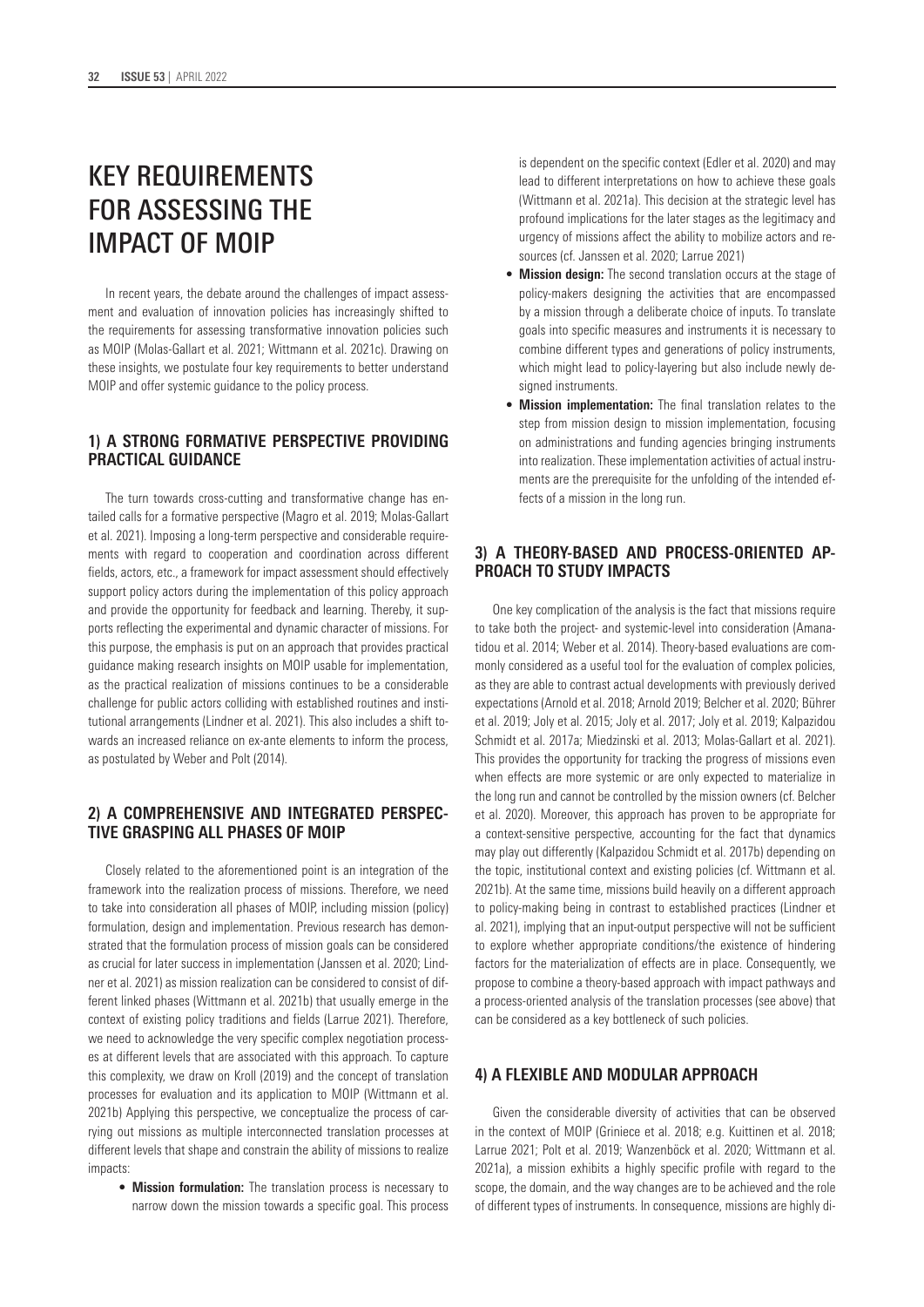verse so that there is no blueprint how different areas (science, economy, society) will interact with each other and how important their role is relative to each other. For this reason, departing from the idea that missions in general aim for an overarching societal impact, a flexible and modular approach is indicated. Providing a set of stylized types of missions, ways of intervention etc., these can be applied to actual missions in order to develop a context-based framework for mission evaluation. Emphasizing the importance of a modular and flexible approach that fits the specific context also implies methodological openness and accounting for different ways of stakeholder involvement. In consequence, the framework does not aim to prescribe the use of a certain method, as the appropriateness may be conditional on the context and available resources.

# A TOOLBOX APPROACH FOR ASSESSING MISSION-ORIENTED POLICIES

We propose a modular approach that addresses the different levels of mission-oriented policies and thereby fulfills the aforementioned requirements. For this purpose, we introduce a total of six closely connected toolbox elements that can support the implementation process through creating awareness among stakeholders and provide learning and feedback opportunities (see Figure 1). Five of these elements are directly linked to mission owners, i.e. those carrying out the missions. These elements may stimulate self-reflection processes among mission owners, provide guidance on decision-making and prepare the ground for a systematic impact assessment by putting the necessary features in place. These elements are complemented by a cross-cutting analysis of the translation processes of missions that constitute the key pillar for evaluation putting mission activities into context. The translation processes shape the realization of missions and provide the context for the manifestation of impacts. In sum, we consider the impact assessment as an integral part of a mission that needs to be closely aligned with the main elements of the mission from the very beginning.

As indicated by the feedback loops, we do not see the process as linear but as iterative, supporting learning effects by involved stakeholders between different elements. In practice, this implies that activities may temporally overlap, as e.g. the development of appropriate impact pathways and the identification of suitable instruments might affect each other. While emphasizing the importance of combining the different elements, the approach is not deterministic about methods and only describes the overall frame. Thereby, it acknowledges the potential existence of varying understandings, resources and priorities such as the extent to which missions aim for the integration of stakeholder involvement – a decision that is ultimately dependent on the mission owner.



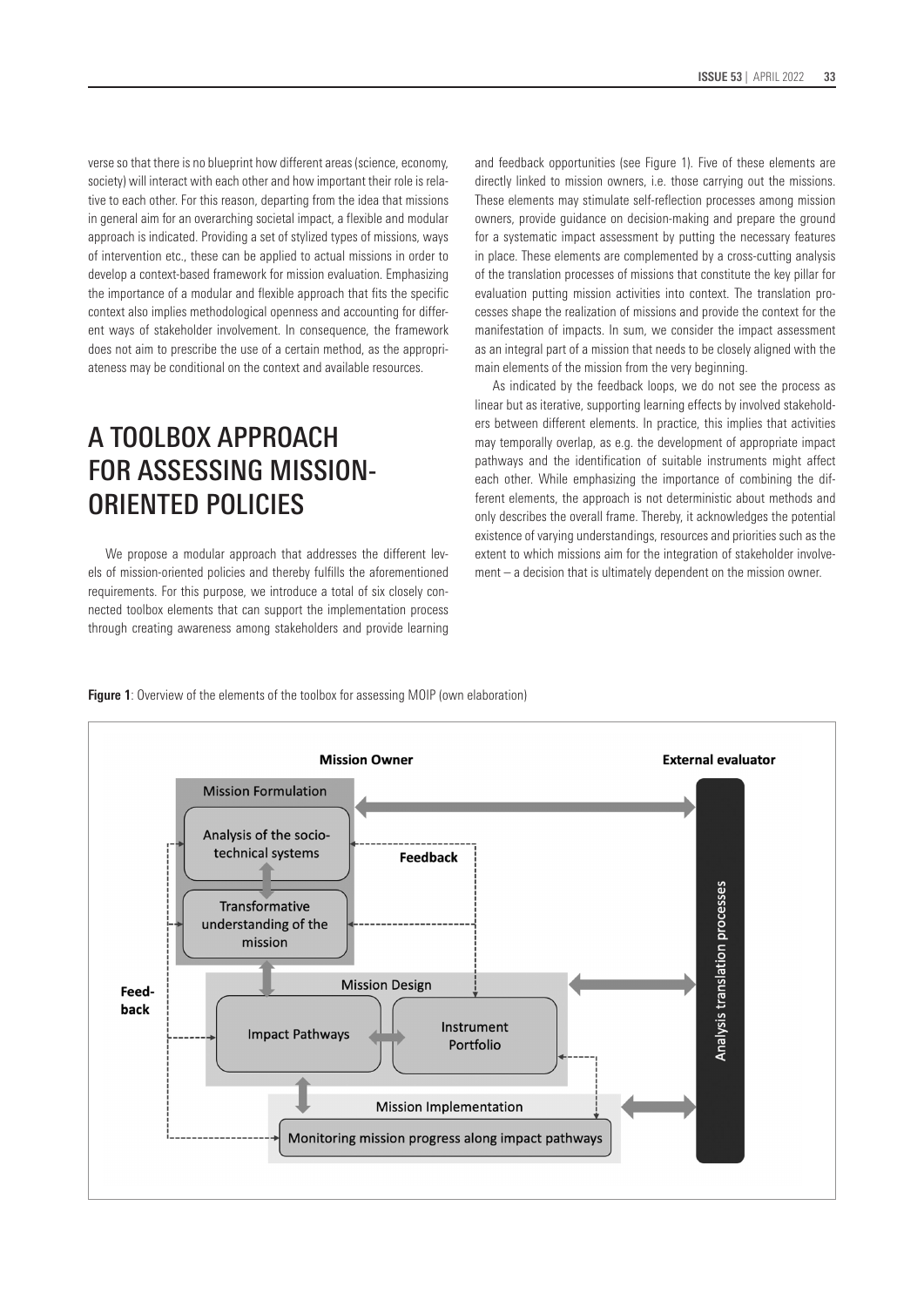# **1) ANALYSIS OF THE SOCIO-TECHNICAL SYSTEM**

A comprehensive picture of socio-technical systems can contribute to a better understanding of key societal challenges, but also of transformative policies that aim to alter the configuration of these systems. Sociotechnical systems can be understood as the 'articulated ensembles of social and technical elements which interact with each other in distinct ways, are distinguishable from their environment, have developed specific forms of collective knowledge production, knowledge utilization and innovation, and which are oriented towards specific purposes in society and economy' (Borrás et al. 2014, p. 11). A detailed understanding of system complexities is needed to inform public (policy makers) as well as private actors (industry, consumer) about their role, responsibility and agency for systemic change.

A system mapping process presents an illustrative technique that serves a double purpose: a) as an analytical tool to (collaboratively) map out complex topical landscapes (looking back: capturing the status quo), b) as an explorative strategic tool to gather important topics, policies, actors, and system boundaries that need to be engaged before policy formulation starts (looking forward: depicting future needs). System mapping is a promising approach for better understanding complex challenges, but also to guide the development of solutions (Cavill et al. 2020; Matti et al. 2020). Employing this eagle's perspective on complex sociotechnical systems overcomes several shortcomings of classic tools of policy analyses, because it starts off with a clear delineation of the major topics and subtopics, providing the analytical basis for further investigation. Moreover, the association of key players with concrete policies or other measures can help to better understand the complex interdependencies between system elements.

Mapping the socio-technical system that is to be transformed may prove particularly useful in the process of mission formulation by the mission owners. At this stage of the mission process, it can enhance the mission owners' understanding of key challenges, but also supports actors in clarifying the boundaries of the system a mission aims to transform. Creating awareness and consensus on these question can facilitate the discussion about the problem-solution space that characterizes MOIP (Wanzenböck et al. 2020). Moreover, grasping the overall complexity of socio-technical systems that relate to the challenges at stake provides a baseline for the subsequent assessment of translation processes.

### **2) EXPLORING THE TRANSFORMATIVE AMBITION**

While assuming that all missions pursue a transformative agenda, there exist different understandings of how to achieve the desired changes. This is also reflected in the growing diversity of empirical missions and the academic attempts to conceptualize variations between missions (Polt et al. 2019; Wanzenböck et al. 2020; Wittmann et al. 2021a). Whereas some missions emphasize the role of technological/scientific innovation, others explicitly aim for behavioral changes as part of the transformative agenda. Exploring the transformative understanding of a mission can support the mission owners by pinpointing at requirements and consequences of these decisions and providing guidance for the process of mission design. At the same time, it prepares the ground for the ex-ante assessment of mission design, trying to understand whether activities in the mission context are compatible with the postulated goals. Whereas transformer missions are likely to require a more comprehensive instrument cross-cutting different fields, mission resembling an accelerator type will be sufficient with a narrower focus. In the following, we apply the typology developed by Wittmann et al. (2021a) that distinguishes between four types of missions characterized by specific challenges during implementation (see Table 1) that can serve as a point of reference for mission owners when deciding about the scope and character of their mission formulation.

|                                     | <b>Accelerator Mission</b>                                                                                        |                                                                                                                            | <b>Transformer Missions</b>                                                                                        |                                                                                                                             |  |
|-------------------------------------|-------------------------------------------------------------------------------------------------------------------|----------------------------------------------------------------------------------------------------------------------------|--------------------------------------------------------------------------------------------------------------------|-----------------------------------------------------------------------------------------------------------------------------|--|
|                                     | <b>Type 1 (A1)</b>                                                                                                | <b>Type 2 (A2)</b>                                                                                                         | <b>Type 1 (T1)</b>                                                                                                 | <b>Type 2 (T2)</b>                                                                                                          |  |
| <b>Motivation</b>                   | Problem-solving                                                                                                   | Solution-driven                                                                                                            | Solution-driven                                                                                                    | Problem-solving                                                                                                             |  |
| <b>Main logic of</b><br>change      | Scientific/ technological<br>change                                                                               | Bringing knowledge<br>to application                                                                                       | Reconfiguration of<br>sectoral logics                                                                              | System transformation<br>(incl. behavioral change)                                                                          |  |
| Key<br>stakeholders                 | Science                                                                                                           | Science, Economy                                                                                                           | Science, Economy,<br>collective sectoral actors                                                                    | Science, Economy, collective<br>sectoral actors, civil society                                                              |  |
| Instrument mix                      | Mainly STI (distribution)                                                                                         | Mainly STI (distribution,<br>systemic management)                                                                          | Broad (distribution,<br>regulation, information)                                                                   | Broad (re-distribution,<br>regulation, information)                                                                         |  |
| <b>Coordination</b><br>requirements | Limited                                                                                                           | Medium                                                                                                                     | High                                                                                                               | Very high                                                                                                                   |  |
| <b>Main challenges</b>              | Uncertainty, long-<br>time horizons, shared<br>understanding of problem,<br>achieving critical<br>mass for change | Ensuring appropriate<br>framework conditions,<br>overcoming existing<br>bottlenecks, achieving<br>critical mass for change | Dealing with path-<br>dependencies/lock-ins,<br>integration of sectoral policies,<br>shift towards systemic change | Re-distribution/compensating<br>potential losers, involving<br>society & different levels, shift<br>towards systemic change |  |

**Table 1:** Different types of missions and key features (based on Wittmann et al. 2021a)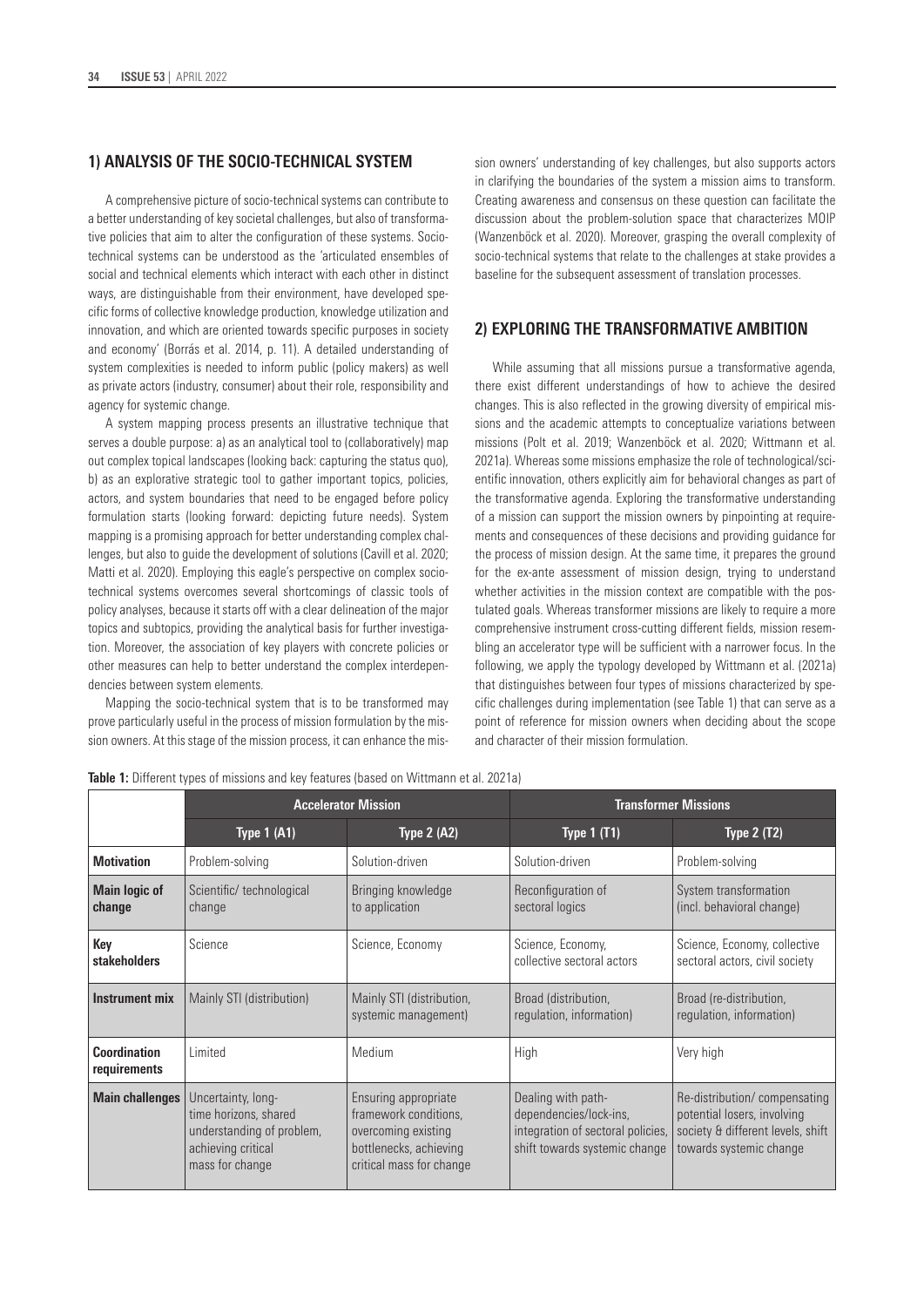# **3) DEVELOPING IMPACT PATHWAYS**

Based on the mission goals formulated, the next step is the design of the mission. A first key element in this regard is the development of appropriate impact pathways, describing how the mission goals are linked to the inputs provided by a mission (structured along the chain of Inputs-Outputs-Outcomes-Impacts (I-O-O-I)). The development of these pathways through the mission owners and ideally incorporating insights from the systems analysis and stakeholders prevents missions from ending up as a compilation of seemingly related policies and forms the foundation for tracking the progress of a mission and accounting for feedback loops. Thereby the derived impact pathways ensure a shared vision about how to translate mission goals into activities among mission owners and involved stakeholders, and ensures that evaluators have a starting point for their analysis by the description of a sound intervention logic. A key feature of the pathways is thereby the acknowledgement of a weakening control of mission owners over the potential outcomes and impacts (Belcher et al. 2020; Helman et al. 2020). Whereas immediate inputs like policy instruments/activities and their outputs can be shaped by the mission owner (sphere of control), their ability to influence outcomes (sphere of influence) and impacts (sphere of interest) appears to be more limited, as mission activities interact with other elements of the socio-technical system.

The decomposition of complex missions in multiple impact pathways can help to structure the understanding of missions. In order to support this process, we propose a total of eleven stylized pathways that are considered as pivotal in mission realization and that draw on different theory-based strands of research such as transition studies, technological innovation systems (e.g. Ghosh et al. 2021; Wesseling et al. 2020), current work on crafting impact assessment concepts in the context of science and technology (Helman et al. 2020), and empirical insights of the research team of the scientific support action to the German High-Tech Strategy. In contrast to earlier discussions on the economic impact of science (e.g. Salter et al. 2001) and more recent discussions focusing on societal impacts (e.g. Muhonen et al. 2019), we assume that the societal impact of missions in many instances may be stimulated by science, but in others will also be conditional on a wider array of activities. Table 2 provides an overview of the proposed stylized pathways that can serve as a starting point for context-specific impact pathways and their potential relevance for different types of missions.

**Table 2**: Impact pathways and relation to different mission types (Own elaboration)

|                                                                                                    | A <sub>1</sub> | A2 | T1 | T <sub>2</sub> |
|----------------------------------------------------------------------------------------------------|----------------|----|----|----------------|
| P1: Research to solve problems through targeted research funding                                   |                |    | X  | $\chi$         |
| P2: (Basic) Research to generate knowledge for better understanding of the problem                 |                |    |    | X              |
| P3: Collective intelligence/promoting academic exchange to create new knowledge                    |                | X  | X  | $\chi$         |
| P4: Modification of the research process for better/faster/more solid results                      | Χ              | Χ  | Χ  | X              |
| P5: Opportunities for new solutions/approaches through positive incentives                         |                | X  | X  | $\chi$         |
| P6: Improving framework conditions to increase absorptive capacity                                 |                | Χ  | X  | X              |
| P7: Bringing knowledge & technological approaches to application through targeted support          |                | X  | X  | $\chi$         |
| P8: Creating markets for promising solutions as an impetus for system change                       |                |    | X  | X              |
| P9: Exnovation/destabilization of existing regimes to create space/opportunities for new solutions |                |    |    | $\chi$         |
| P10: Raising awareness and changing public perceptions (as a prerequisite for change)              |                |    |    | Χ              |
| P11: Change practices, attitudes and behavior to support system changes                            |                |    |    |                |

For example, Pathway P4 targets a modification of the way research is carried out to generate scientific knowledge at a systemic level. Driving motivations can be the aim to increase the quality/robustness of scientific results or better link research activities with societal needs. This may be achieved through the development of new or the adjustment of existing funding schemes, introduction of additional requirements, adjusted peer-review procedures, capacity building, promotion of approaches like citizen science or responsible research and innovation, etc. at the input level. These measures in turn may facilitate first a modified way of doing at the programme level (output) that over time spill-over into a different way of conducting research (outcome), which in turn are a prerequisite to the desired impacts.

# **4) DEFINITION AND INVENTORY OF INSTRUMENT MIX**

Complex interventions such as MOIP require a comprehensive and well-designed mix of instruments, purposefully combining and aligning different instruments with each other. This also includes the deliberate design of new instruments addressing gaps and the realignment/ re-orientation of existing policies. At the same time, missions entail the challenge of delineating the instrument mix, thus identifying those instruments that are supposed to contribute to the postulated goals and are under control of the mission owners, and specifying the way they contribute to the developed pathways. The establishment of an inventory of mission instruments, thereby making transparent the key features of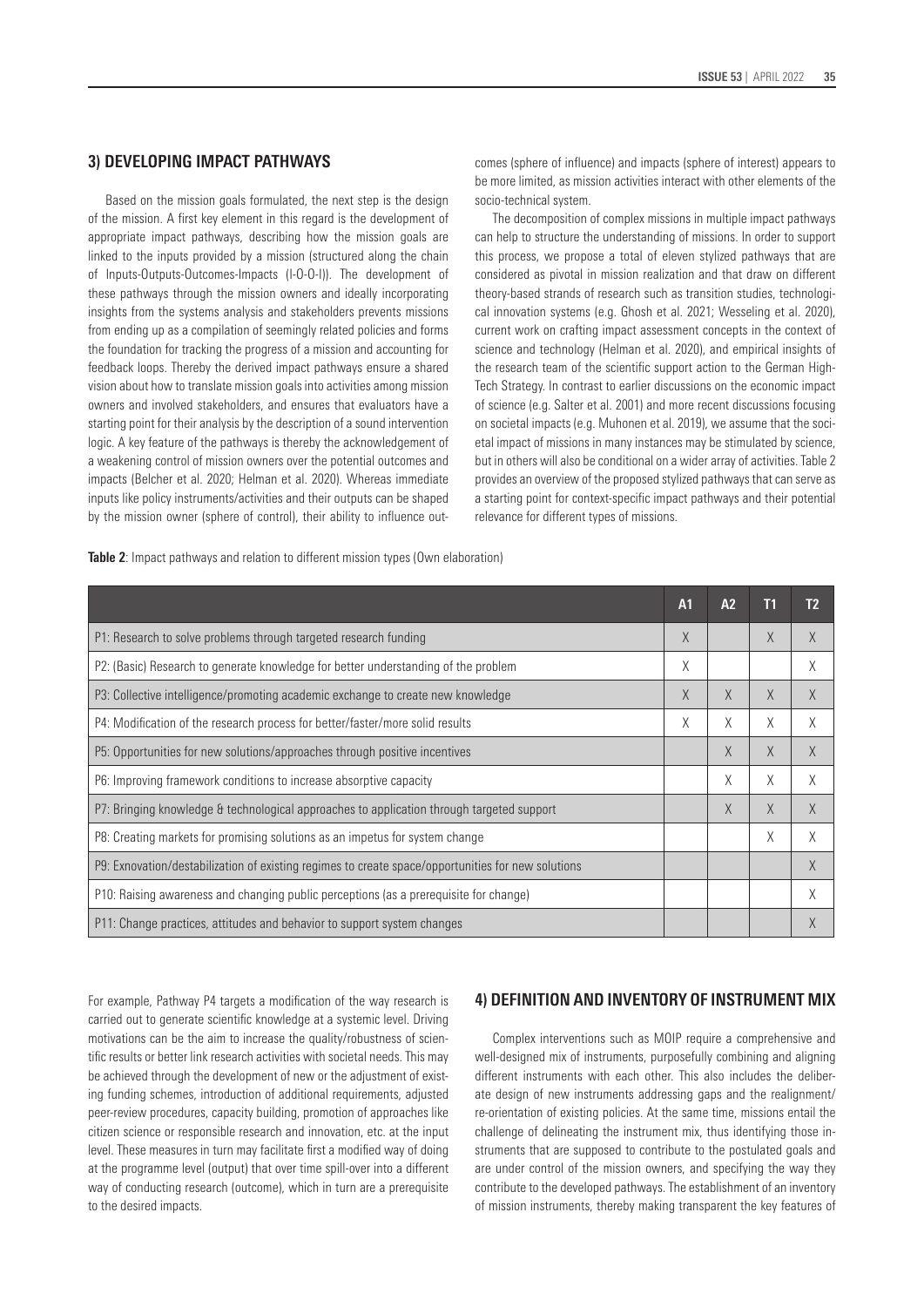the instruments, supports the strategic orientation of the mission owners and forms the foundation for tracking mission progress along the impact pathways. This might be considered as a top-down approach to identify the instrument mix described by Ossenbrink et al. (2019).

# **5) TRACKING MISSION PROGRESS ALONG IMPACT PATHWAYS**

Mission monitoring should from the beginning be thought of as a part of the implementation process, starting from the mission design towards expected impacts. Making use of the impact pathways, one can

**Table 3**: Analytical dimensions for indicators (own elaboration)

derive a monitoring system that allows for an assessment whether the mission is on track or requires adjustment, for example through additional inputs or are re-adjustment of policy measures. In line with previous toolbox elements, the responsibility for this activity is closely associated with the mission owners, but also may involve stakeholders and external evaluators bringing in their expertise and capacity for the identification and collection of the relevant data.

Given the importance of contextual embedding of missions, we refrain from proposing a unified set of indicators as the scope and availability may vary considerably among mission. However, the stylized pathways can provide guidance for the development of appropriate indicators by indicating potentially relevant dimensions that may be worth further consideration

| <b>Input</b>                                                                                                                                                                                                                                                                                                                          | <b>Output</b>                                                                                                                                                                                                                                                                                         | <b>Outcome</b>                                                                                                                                                                                                                                                                                               | <b>Impact</b>                                                                                                                                      |
|---------------------------------------------------------------------------------------------------------------------------------------------------------------------------------------------------------------------------------------------------------------------------------------------------------------------------------------|-------------------------------------------------------------------------------------------------------------------------------------------------------------------------------------------------------------------------------------------------------------------------------------------------------|--------------------------------------------------------------------------------------------------------------------------------------------------------------------------------------------------------------------------------------------------------------------------------------------------------------|----------------------------------------------------------------------------------------------------------------------------------------------------|
| Incentives/Measures to change<br>established research processes<br>• Awareness raising instruments<br>• Modification of incentives<br>structures (application proce-<br>dures, requirements etc.)<br>• Dedicated support for key<br>groups or approaches (e.g. citi-<br>zen science)<br>• Self-declarations and self-com-<br>mitments | Modified way of doing research<br>• Number of projects in support-<br>ed programmes<br>• Composition of<br>advisorv<br>boards/ monitoring bodies<br>• Projects following certain prin-<br>ciples/requirements (e.g. RRI)<br>• Funding schemes setting out<br>principles/require-<br>specific<br>ments | <b>Improved results</b><br>• Publication, citation, patenting<br>patterns (of underrepresented<br>groups)<br>• Career paths of researchers<br>• Patterns of co-publication,<br>citation, diversity and multi-<br>disciplinarity<br>• Uptake in academic debates<br>• Research org. adjusting struc-<br>tures | Improved knowledge generation<br>• Robust results through multi-<br>perspectivity<br>• Embedding science into society<br>• More inclusive research |

# **6) ANALYSIS OF TRANSLATION PROCESSES**

In contrast to the aforementioned elements of the toolbox that directly interact with the mission owners, the analysis of translation processes explores to what extent favorable or hindering conditions for a materialization of effects were created at different stages. In this regard, it centers on the three guiding questions (see Figure 2 below). Each of these guiding questions encompasses several dimensions, each with a set of more specific analytical questions. Together, the different questions provide for a combination of ex-ante, process- and output-oriented analytical elements. This complementary approach offers a holistic perspective on missions, reaching beyond individual contributions and pathways. Specifically, it is useful for pointing to supporting factors and potential bottlenecks that may hinder mission realization.



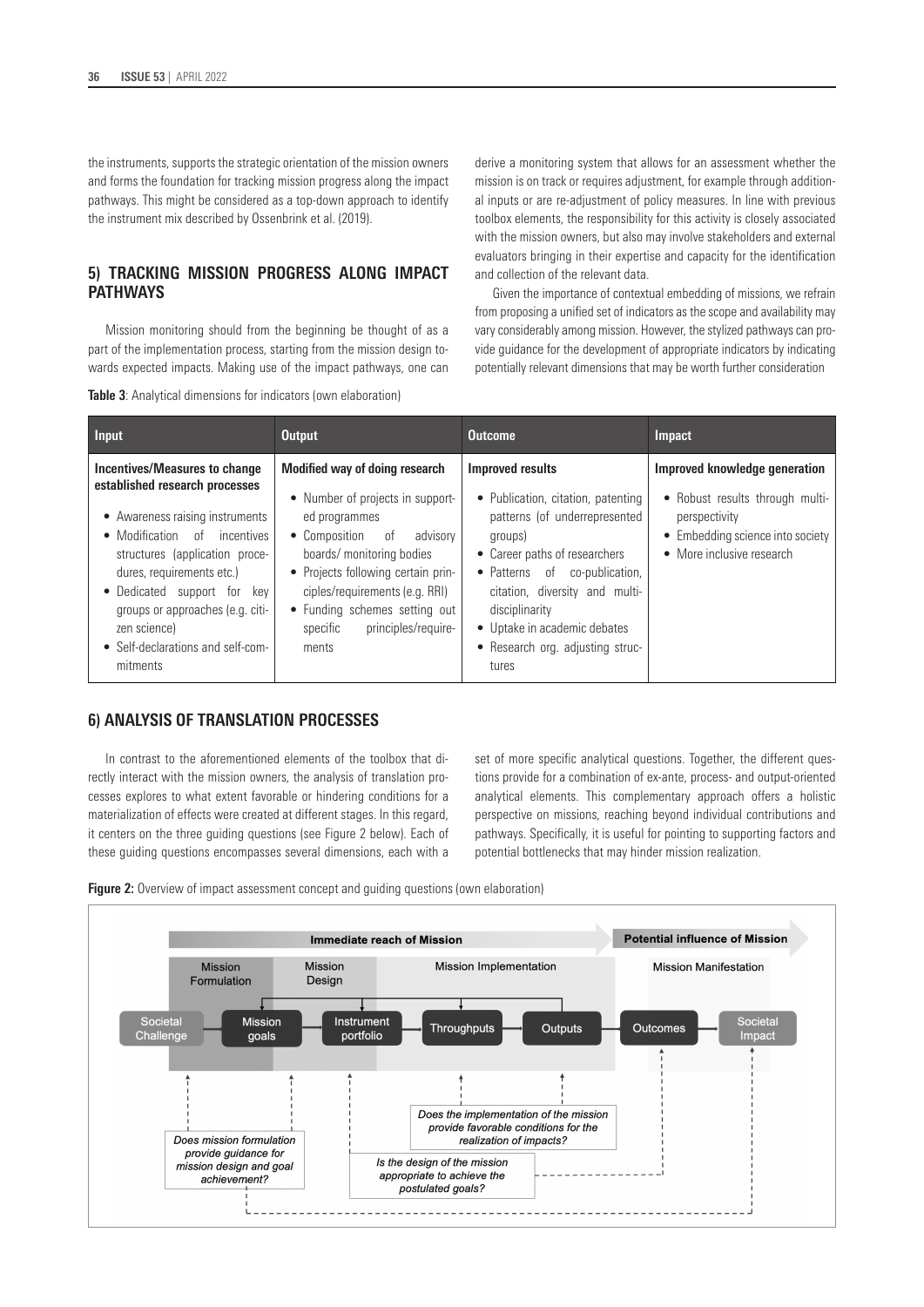The first analytical question explores whether mission formulation provides sufficient guidance for mission design and possible implementation. This can be considered as an ex-ante element for assessing legitimacy and urgency of missions. Whereas the analysis of goals primarily draws on key strategic documents, the study of mobilization and legitimacy issues may bring together a diverse set of sources, including

insights from system analysis, mission typology (see above), expert opinions, participatory observation, and public opinion data. The key analytical dimensions relate to the scope of the mission, definition and operationalization of goals, the relationship between the goals, the legitimacy and ambition of goals, and the mobilization of stakeholders.

 **Table 4:** Analytical questions for mission formulation

### **MISSION GOAL**

#### **Scope of mission**

- Does the mission formulate a clear vision/desirable state to be achieved?
- Is the mission explicit in the areas it strives for change/solutions? Does the mission explicitly exclude topics or policy fields? Does the mission contain a justification for its priorities?
- Are mission goals connected to a specific technology? Is the geographical scope of the mission clearly defined?

#### **Definition of goals**

- Does the mission have explicitly formulated goals?
- Does the mission include quantitative indicators corresponding to the mission goals? Are mission goals measured on nominal, ordinal, interval or relational scales? Does the mission define a clear baseline/ measurement of the status quo for the intended changes? Does the mission specify data types or sources to be used for measuring goal achievement?
- Do mission goals explicitly define complex constructs linked to goal (e.g. quality of life)? Are mission goals defined in terms of international comparisons or rankings?
- Is a clear time horizon defined for the achievement of mission goals? Does the mission include interim goals or milestones? Do the goals include flexible elements, e.g. if/when context conditions change throughout the mission? Is there a defined process for the adjustment of goals throughout the mission?

#### **Relationship between goals**

- Does the mission define more than one goal? Is the prioritization of goals clearly defined?
- Does the mission define if/how one mission goal contributes to other goals? Are postulated goals coherent/non-contradictory or is there a possible tension between goals?

#### **LEGITIMACY, URGENCY, AND PROCESS OF FORMULATION**

#### **Legitimacy of goals**

- Does the mission refer to a specific societal problem it seeks to address?
- To what extent is there a societal consensus about the importance of the underlying problem? Is there a societal consensus on the urgency of the problem? Do the problems the mission aims to address rank high on the political agenda?

#### **Level of ambition**

• Are the mission goals realistic? Are the goals also realistic if context conditions change? Is the realization of mission goals linked to best-case expectations?

• Does the mission aim for transformative change? Do goals go beyond existing trends or push for radical change? Do mission goals appear ambitious compared to similar missions in other countries?

#### **Embedding in political & administrative context**

- Is a single mission owner or group of mission owners clearly defined? Can the main mission owner(s) credibly claim capacity/mandate for change (through activities or bringing together relevant actors)? Is the initiator of the mission also responsible for managing the mission?
- Are all relevant political actors and administrative units involved in the mission formulation process? How intense is the collaboration during the mission formulation process? How much attention and support does the mission receive at higher political levels?
- Does the mission refer to existing policies or are there overlapping/duplicating structures at the national level? Does the mission describe how to create synergies based on existing policies? Is it clear what the added value of the mission is, compared to existing policies?
- Does the mission explicitly refer to goals of international strategies? Do the mission goals appear to be in line with international strategies (SDGs, etc.)? Are mission goals aligned with initiatives of supra-national organizations (e.g. EU)?

#### **Legitimacy and stakeholder mobilization**

- Are relevant stakeholders (actively) involved in the mission formulation process? Which stakeholders are involved in the process of mission formulation? How are stakeholders identified and selected? Are key stakeholders missing? What are drivers for stakeholders to participate? Are stakeholders incentivized to participate in the mission formulation process?
- Did mission owners reach a mutual understanding of mission goals? Does the involvement of stakeholders include the development of a shared vision? Do stakeholders (formally) commit to the goals formulated?
- Are topical expertise, insights from foresight, or perspectives of stakeholders integrated into the process of mission formulation?
- Is the strategic process of mission formulation designed and equipped with sufficient resources (personnel, financial, temporal)? How does the formulation process deal with possible resistance from key actors/veto players?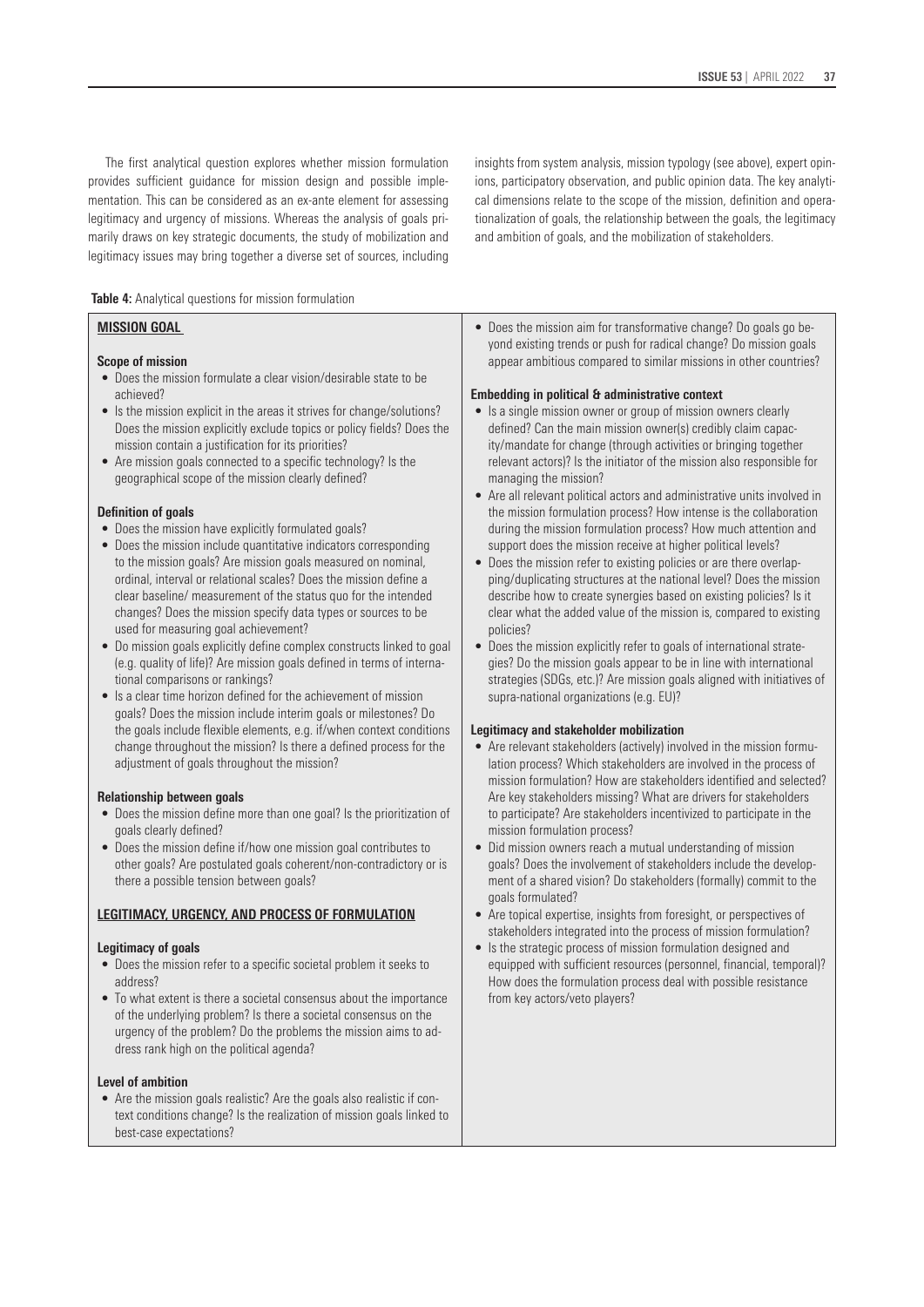The second main question focuses on the ex-ante assessment of the mission design, exploring whether the design of the mission is in line with the expected goals. Essentially, it assesses to what extent the impact pathways and the instrument mix are aligned with the postulated mission goals. At this stage, the analysis mainly draws upon programme documents, expert assessments, insights from the system mapping, participatory observation, and stakeholder perspectives. The analytical

**Table 5:** Analytical questions for mission design

#### **IMPACT PATHWAYS**

#### **Process of pathway development**

- Do mission documents (or later provided documents) describe the links between instruments and goals?
- Who lead the process of impact pathway development? To what extent is the development of impact pathways supported by stakeholders or external expertise? What resources are available for the development process?

#### **Fit between pathways & postulated goals**

- Are all mission goals addressed by pathways?
- What approach do pathways suggest for achieving the postulated goals? Do goals match with underlying understanding for transformative change?

#### **Consistency of pathways**

- Which obstacles need to be overcome to successfully realize the pathways?
- Are pathways appropriate to achieve the desired goals?
- Do pathways aim at second order effects/ cascading effects?
- Coherence of pathways
- Do several impact pathways relate to a shared goal?
- Are there any contradictions/tensions or conflicts arising between pathways?

#### **INSTRUMENT MIX**

#### **Fit between pathways & instruments**

- Are all impact pathways addressed with instruments/activities? Are pathways highly dependent on one or few dedicated instruments?
- How specific is the alignment of instruments with pathways?

#### **Character of instruments**

- What are the main characteristics of the instrument mix applied in the mission (combination of regulation, distribution/incentives, information)?
- Are relevant target groups addressed by the instruments?
- Does the policy instrument mix for individual pathways show gaps or only addresses parts of them?
- Do the mission instruments focus on research output and scientific knowledge production? Do the mission instruments focus on fostering transfer (research to application) and/or adjustment of regulatory frameworks? Do the mission instruments focus on reconfiguring an existing system (e.g. by facilitation of new solutions; building new networks)? Do the mission instruments aim at behavioral change? Do the mission instruments focus on exnovation/regime destabilization/ phase out? Are there compensation mechanisms or incentives for potential losers/actors resisting the anticipated changes?

questions cover the development of impact pathways, their fit with postulated goals, as well as their consistency and coherence. Further, the questions address the fit between pathways and the instrument mix, as well as the specific character and leverage of policy instruments. Finally, they ask for the process that led to the development of the instrument mix, the coordination of the instruments and the mission's governance structures.

• Does the policy instrument mix fit the corresponding pathway? Does the instrument mix provide room for experimentation (policy experiments, etc.)? Are there any plans for institutionalizing successful instruments (e.g. pilot projects)?

#### **Leverage of instruments**

- What leverage do these instruments possess in the socio-technical system (size, scope, centrality)?
- To what extent does the instrument create synergies with other policies in the field (beyond the mission)? Can the suggested instruments plausibly contribute to a change?

#### **Instrument development & actors' commitment**

- Which actors are mobilized to participate in the mission?
- Does the mission mobilize the relevant key stakeholders in the field?
- Which actors are involved in developing the instrument mix? How are instruments identified and selected for the mission? How was the process implemented?
- Who is responsible for instruments of the mission? Were all ministries/public actors active in the field involved in this process? What share of resources is provided by non-public actors?
- Is there a formal commitment of actors to provide resources? How precisely is this defined? Are there incentives for stakeholders to contribute to the mission? To what extent is their contribution formalized?
- Is there a dedicated mission budget?
- Does the commitment include the necessity to adjust/modify existing instruments/activities?
- How is their implementation coordinated between different actors?
- Are the instruments designed specifically for the purpose of the mission or how are existing measures aligned? How were new instruments developed? What resources were available for mission design?

#### **Coordination of instrument mix & governance structure**

- What kinds of coordination arrangements are created for the mission? What are their competencies? Who is member of them? How regularly are those planned to convene?
- How is the implementation of instruments coordinated between different actors?
- Are there any pre-defined approaches for mission monitoring, evaluation and learning? How are these to be achieved?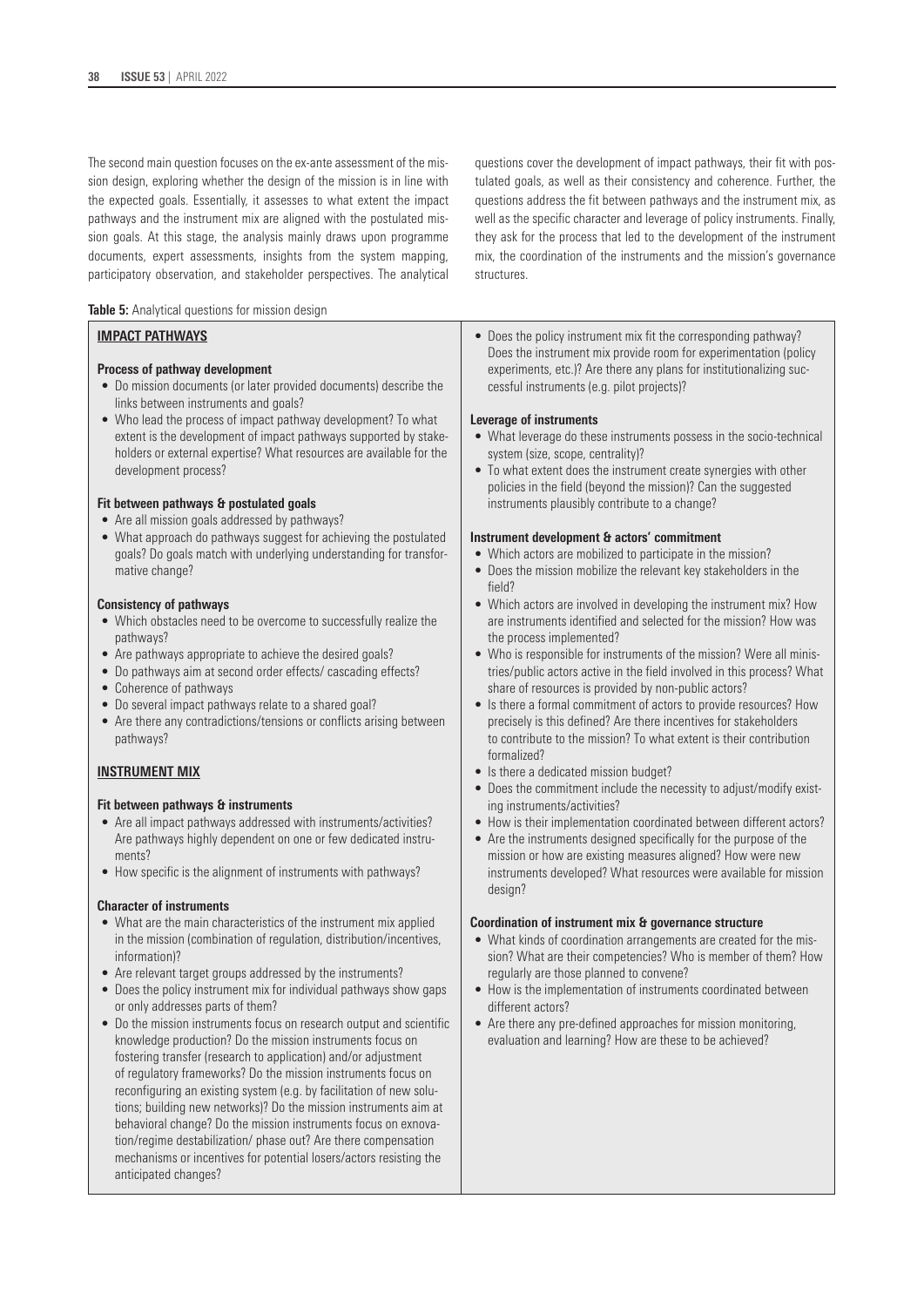The final group of analytical question deals with the implementation of mission instruments, which represents a central prerequisite for the materialization of impacts in the long run. Examining the implementation of selected instruments and the mission allows to better understand whether favorable conditions exist for the realization of impacts. For this purpose, both the (interim/ex-post) program evaluation of selected (key) instruments as well as the general mission management require an in-depth analysis. Important sources to unravel the implementation of missions are interviews with representatives of administration, stakeholders and experts, as well as participatory observations and document analyses. The key analytical dimensions cover the characteristics of key policies, their effectiveness and potential unintended consequences. Further, they relate to the coordination of the policy mix, as well as the robustness and responsiveness at the implementation stage. Finally, the analytical questions aim at spill-over effects, the quality of monitoring structures and the degree of transparency of mission implementation.

**Table 6:** Analytical questions for mission implementation

#### **TRANSLATION PROCESSES**

#### **Characteristics of key policies**

- What are key policy instruments of the mission that are crucial for the success of the mission? To which pathways do they contribute?
- Was the instrument implemented on time? Did the financial volume of the instrument change? Did the policy instruments experience changes in thematic priorities, application regulations etc.?
- Was the programme evaluated?

#### **Effectiveness**

- Did the implemented policy instruments have their intended effects?
- Are the instruments implemented in line with the described goals? Was the implementation achieved at reasonable efforts/costs?
- Is there evidence of potential policy-delivery failures?

#### **Unintended consequences**

- Did the instrument lead to unintended and undesirable side-effects or secondary effects?
- Did the instruments lead to unintended but desirable side-effects or secondary effects?
- To what extent did learning take place during the implementation process?

### **MISSION MANAGEMENT**

#### **Coordination activities**

- What are their competencies and routines (members, main tasks, budget)? Were there additional coordinative bodies created after mission initiation? How regularly do governing/steering bodies of the missions meet?
- Are stakeholders involved in mission governance, e.g. by creation of an advisory board? How are they involved and what are there competencies?

#### **Robustness of implementation**

- Were the policy instruments implemented as planned?
- Which policy instruments were terminated or delayed?

#### **Flexibility**

- Were policy instruments adjusted? For which reasons?
- Were there any developments/events that would have made a modification of the impact pathways necessary?
- Were instruments able to adapt to exogenous shocks, changing contexts etc.? How fast were instruments adapted? Were adaptive measures

• successful in overcoming obstacles? Is there a regular/scheduled review of the instrument mix and appropriateness of the pathways?

#### **Responsiveness**

- How is strategic intelligence (e.g., foresight, evaluations of individual instruments) exchanged within the mission?
- When obstacles or challenges occurred during mission implementation, were the governing/steering bodies able to find and agree on suitable instruments?
- How is the mission progress communicated within the authorities/ administration?
- What resources and capacities are available for the coordination of the mission?

#### **Spill-over effects and mobilization**

- Does the mission mobilize additional activities/spill-overs for actors that are not part of the mission?
- Does the implementation of the mission contribute to a changing understanding of the underlying problem and its possible solutions for the involved actors and the general public?

#### **Monitoring structures**

- Is there a defined process for assessing the progress of the policy instruments of the mission? How regularly is the progress of the instruments assessed?
- Are there defined standards for the reports on instrument progress?
- Is there a clear responsibility to manage the monitoring process? Is there a sufficient budget foreseen for monitoring and evaluation?

#### **Transparency**

- Is the progress of the mission/individual regularly discussed at the level of political decision-makers? Is the progress of the instruments part of the mission regularly discussed with stakeholders?
- Are reports on instrument progress regularly communicated to the general public? Is there a unified communication strategy/shared label/website/etc. or does each partner communicate independently?
- How can the outreach of mission activities be assessed?

#### **Feedback & learning**

- Does the monitoring feed into the adjustment of instruments?
- Are there processes for collecting experiences/good practices made during mission implementation? Are there structures for institutional knowledge management?
- Is there a process to inform and improve future policies?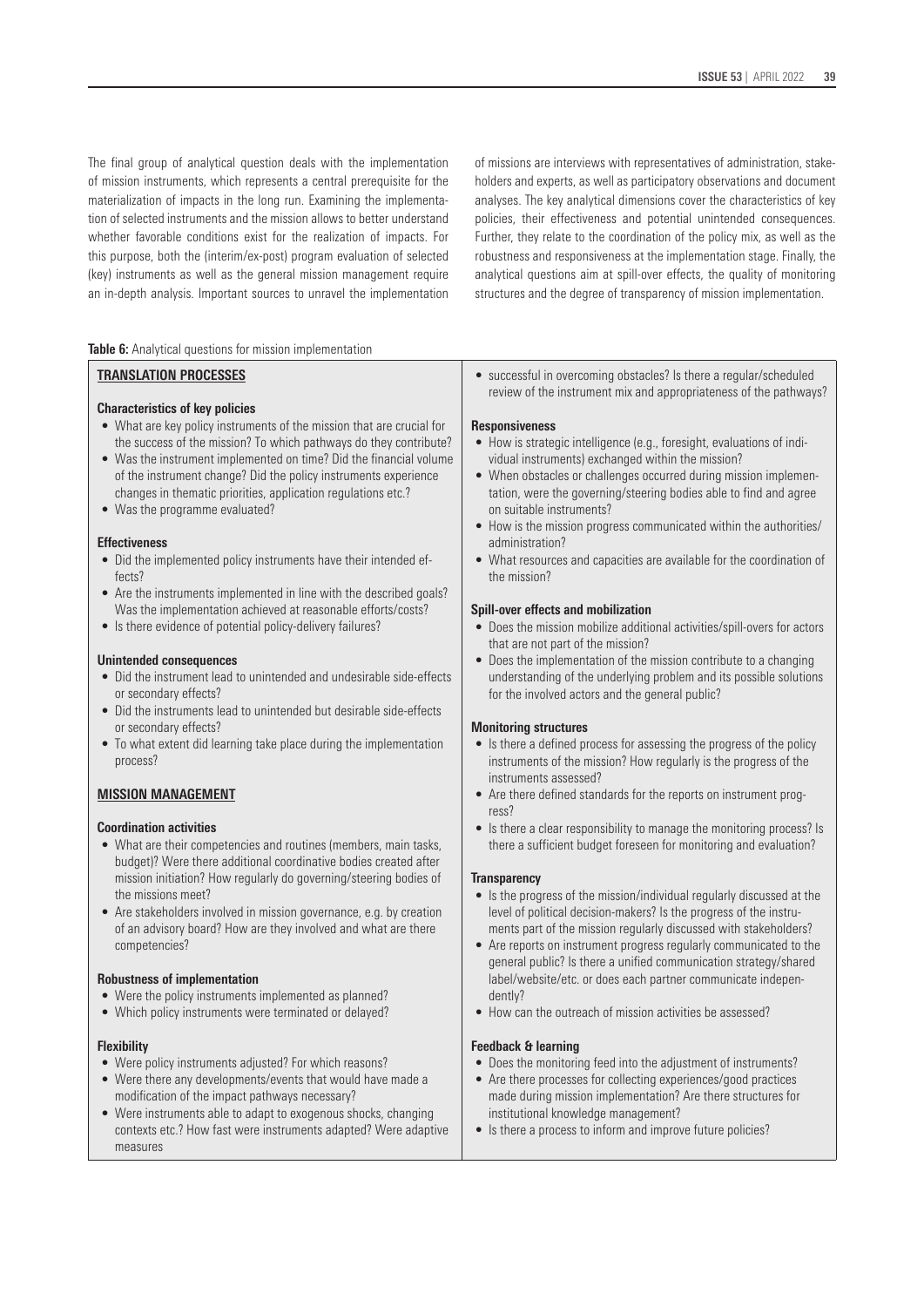# DISCUSSION AND CONCLUSION

Our contribution aims not only at proposing a closed framework for impact assessment, but is rather an invitation to all stakeholders interested in empowering the MOIP approach as a means for transformative change. Therefore, we highlight what we consider to be the most important requirements for impact assessment, namely reflecting and acknowledging the need for strong formative, comprehensive and yet integrated perspectives to provide practical guidance to actors involved, and the willingness to follow a theory-based and processoriented approach to study impacts at the same time. Our flexible and modular toolbox approach pays tribute to these preconditions. It takes the translation processes as a key reference point for analyzing missions, with each translation step accompanied by a set of corresponding questions to guide the assessment. These questions are complemented by additional tools for analysis and assessment. We regard it as important that these tools are developed by or in close cooperation with those implementing the missions and, ideally, with those who are affected by the mission policies. This way, the concept can not only provide for the assessment of missions from the outside, but also support policy-makers, mission owners and stakeholders throughout the mission process.

There are, however, multiple caveats associated with the framework. Embedding the framework into mission implementation and emphasizing the role of formative elements impose high requirements on the involved mission owners. On the one hand, it requires an open administrative culture, willing to actively incorporate stakeholders and seeking close exchange with evaluators that are in charge of the analysis of the translation process. Whereas research has increasingly emphasized the importance of formative evaluation (Magro et al. 2019; Molas-Gallart et al. 2021), there might exist considerable tensions with established working routines and administrative cultures - thus the question whether public actors are willing and institutionally prepared to embrace these principles. On the other hand, the framework is based on the active involvement of different actors and intense reflection processes, entailing significant capacity requirements. The first five toolbox elements aim at making many of the often implicit decision-making processes explicit, thereby supporting the implementation processes. While not providing a blueprint, the tool box elements underline that MOIP does not come at zero costs, but are a highly demanding approach (cf. Lindner et al. 2021).

# **LITERATURE**

**Amanatidou, E.; Cunningham, P.; Gök, A.; Garefi, I**. (2014): Using Evaluation Research as a Means for Policy Analysis in a 'New' Mission-Oriented Policy Context. In: Minerva, 52 (4), pp. 419–438.

**Arnold, E.** (2019): Evaluating Complex Innovation and Transition Programmes (CITPs). Manchester.

**Arnold, E.; Aström, T.; Glass, C.; Scalzi, M. de** (2018): How should we evaluate complex programmes for innovation and socio-technical transitions? Brighton: technopolis group.

**Belcher, B. M.; Davel, R.; Claus, R.** (2020): A refined method for theorybased evaluation of the societal impacts of research. In: MethodsX, 7, p. 100788.

**Borrás, S.; Edler, J. (Eds.)** (2014): The Governance of Socio-Technical Systems. Explaining Change. Cheltenham: Edward Elgar Publishing.

**Bührer, S.; Reidl, S.; Schmidt, E. K.; Palmen, R.; Striebing, C.; Groo, D**. (2019): Evaluation Framework for Promoting Gender Quality in Research and Innovation: How does gender equality influence research and innovation outcomes and what implicants can be derived for suitable evaluation approaches. In: Fteval - Journal for Research and Technology Policy Evaluation, (49), pp. 140–145.

**Bührer, S.; Walz, R.; Seus, S.; Astor, M.; Stehnken, T.; Malik, F.** (2020): Evaluation der BMBF-Rahmenprogramme Forschung für die Nachhaltigkeit FONA 1 (2005-2009) & Forschung für Nachhaltige Entwicklungen FONA 2 (2010-2014). Abschlussbericht. Studie/Gutachten im Auftrag des Bundesministeriums für Bildung und Forschung (BMBF). Karlsruhe, Berlin: Fraunhofer ISI in Zusammenarbeit mit Prognos.

**Cavill, N.; Richardson, D.; Faghy, M.; Bussell, C.; Rutter, H.** (2020): Using system mapping to help plan and implement city-wide action to promote physical activity. In: Journal of public health research, 9 (3).

**Edler, J.; Berger, M.; Dinges, M.; Gök, A.** (2012): The practice of evaluation in innovation policy in Europe.

**Edler, J.; Salas Gironés, E.** (2020): How do framing and ideas influence the design of missions? A comparative analysis between Germany, the Netherlands, & the United Kingdom. EU-SPRI virtual session on Shaping System Transitions - Insights from practice. 5th of June 2020.

**Ghosh, B.; Kivimaa, P.; Ramirez, M.; Schot, J.; Torrens, J.** (2021): Transformative outcomes: assessing and reorienting experimentation with transformative innovation policy. In: Science and Public Policy.

**Grillitsch, M.; Hansen, T.; Coenen, L.; Miörner, J.; Moodysson, J.** (2019): Innovation policy for system-wide transformation: The case of strategic innovation programmes (SIPs) in Sweden. In: Research Policy, 48 (4), pp. 1048–1061.

**Griniece, E.; Sorokins, J.** (2018): Analysis Report. Responses to the call for feedback on "Mission-Oriented Research and Innovation in the European Union" by Mariana Mazzucato. European Commission - Directorate-General for Research and Innovation.

**Hekkert, M. P.; Janssen, M. J.; Wesseling, J. H.; Negro, S. O.** (2020): Mission-oriented innovation systems. In: Environmental Innovation and Societal Transitions, 34, pp. 76–79.

**Helman, A.; Barberis, M.; Vignetti, S.; Catalano, J.; Griniece, E.; Kroll, H.; Zenker, A.; Martin, C.** (2020): Deliverable 5.1. Validated IA Model. Research Infrastructure imPact Assessment paTHwayS.

**Hüsing, B.; Kulicke, M.; Wydra, S.; Stahlecker, T.; Aichinger, H.; Meyer, N.** (2017): Evaluation der "Nationalen Forschungsstrategie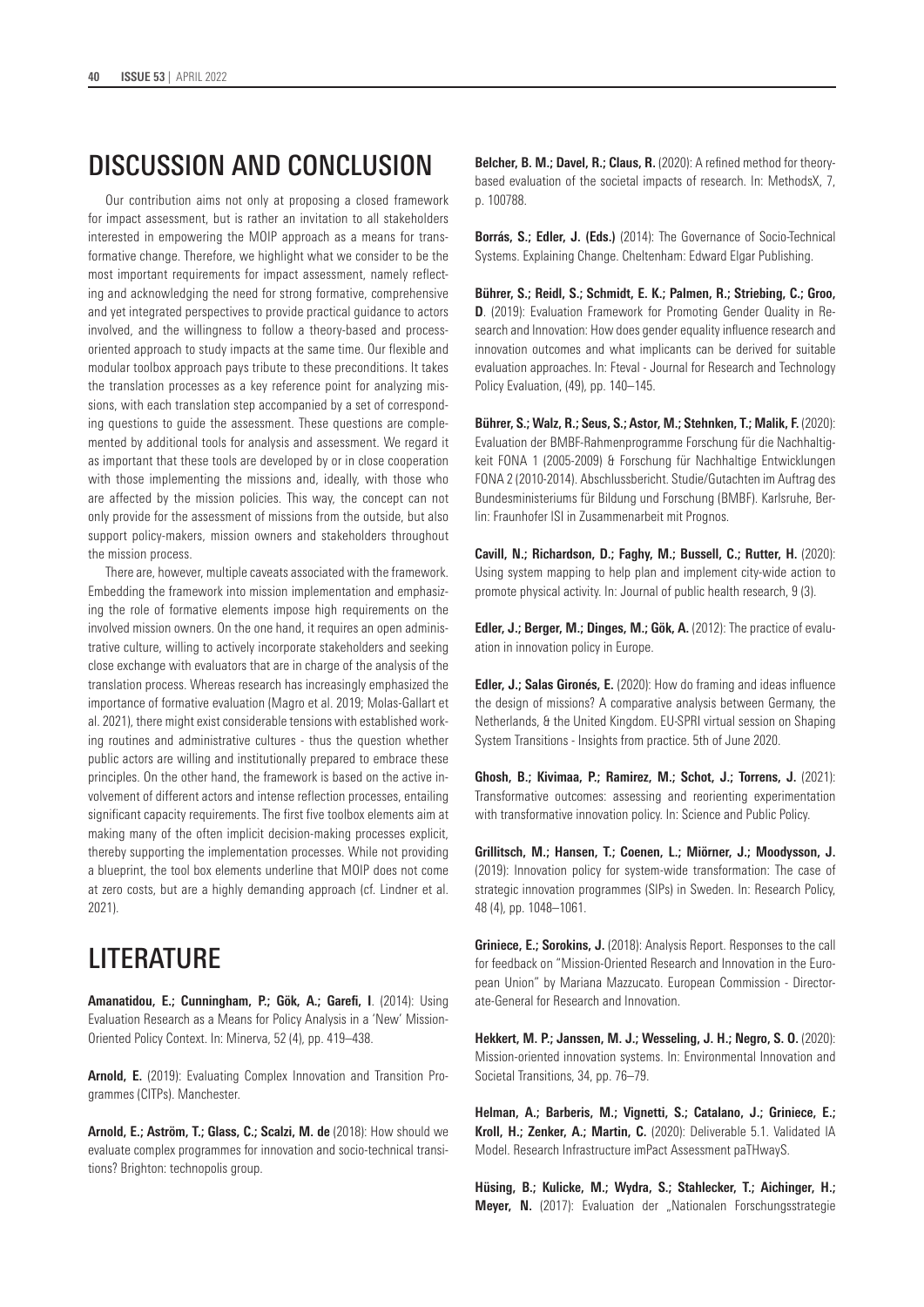BioÖkonomie 2030". Wirksamkeit der Initiativen des BMBF - Erfolg der geförderten Vorhaben - Empfehlungen zur strategischen Weiterentwicklung. Abschlussbericht. Karlsruhe.

**Janssen, M. J.** (2016): What bangs for the bucks? Assessing the design and impact of transformative policy. Center for International Development at Harvard University.

**Janssen, M. J.; Torrens, J.; Wesseling, J.; Wanzenböck, I.; Patter**son, J. (2020): Position paper. 'Mission-oriented innovation policy observatory'. Utrecht: Copernicus Institute of Sustainable Development, Utrecht University.

**Joly, P.-B.; Gaunand, A.; Colinet, L.; Larédo, P.; Lemarié, S.; Matt, M.**  (2015): ASIRPA: A comprehensive theory-based approach to assessing the societal impacts of a research organization. In: Research Evaluation, 24, pp. 440–453.

**Joly, P.-B.; Matt, M.** (2017): Towards a new generation of research impact assessment approaches. In: The Journal of Technology Transfer, 1  $(4)$ .

**Joly, P.-B.; Matt, M.; Robinson, D. K. R.** (2019): Research Impact Assessment. From ex post to real-time assessment. Wien: fteval - Platform for Research and Technology Policy Evaluation.

**Kalpazidou Schmidt, E.; Bührer, S.; Schraudner, M.; Reidl, S.; Müller, J.; Palmen, R.; Haase, S.; Graversen, E. K.; Holzinger, F.; Striebing, C.; Groó, D.; Klein, S.; Rigler, D.; Høg Utoft, E.** (2017a): Conceptual Evaluation Framework for Promoting Gender Equality in Research and Innovation. Toolbox I - A synthesis report. EFFORTI - Deliverable 3.3.

**Kalpazidou Schmidt, E.: Cacace, M.** (2017b): Addressing gender inequality in science: the multifaceted challenge of assessing impact. In: Research Evaluation, 26 (2), pp. 102–114.

**Kroll, H.** (2019): How to evaluate innovation strategies with a transformative ambition?: A proposal for a structured, process-based approach. In: Science and Public Policy, 46 (5), pp. 635–647.

**Kuittinen, H.; Skov Kristensen, F.; Pelkonen, A.; Lehenkari, J.; Goetheer, A.; van der Zee, F.; Arrilucea, E.; Unger, M.; Türk, A.; Polt, W.; Fisher, R.; Domini, A.; Chicot, J.; Terziev, N.; Vincze, M.; Taranic, I.: Lykogianni, E.: Misoicic, M.** (2018): Mission-oriented research and innovation. Assessing the impact of a mission-oriented research and innovation approach: Final report. Luxembourg: European Commission - Directorate-General for Research and Innovation.

**Larrue, P.** (2021): The design and implementation of mission-oriented innovation policies. A new systemic policy approach to address societal challenges. Paris: OECD.

**Lindner, R.; Edler, J.; Hufnagl, M.; Kimpeler, S.; Kroll, H.; Roth, F.; Wittmann, F.; Yorulmaz, M.** (2021): Missionsorientierte Innovationspolitik. Von der Ambition zur erfolgreichen Umsetzung. Karlsruhe: Fraunhofer Institut für System- und Innovationsforschung ISI.

**Matti, C.; Corvillo, J.; Lalinde, I.** (2020): Challenge-led System Mapping. A knowledge management approach.

**Mazzucato, M.** (2017): Mission-Oriented Innovation Policy. Challenges and opportunities. London: RSA Action and Research Center.

**Miedzinski, M.; Allinson, R.; Arnold, E.; Cassingena Harper, J.; Doranova, A.; Giljum, S.; Griniece, E.; Kubeczko, K.; Mahieu, B.; Markandya, A.; Peter, V.; Ploeg, M.; Stasiakowska, A.; van der Veen, G.** (2013): Assessing environmental impacts of Research and Innovation Policy. Study for the European Commission, Directorate-General for Research and Innovation. Brussels: technopolis group.

**Molas-Gallart, J.; Boni, A.; Giachi, S.; Schot, J.** (2021): A formative approach to the evaluation of Transformative Innovation Policies. In: Research Evaluation, Online before print.

**Muhonen, R.; Benneworth, P.; Olmos-Peñuela, J.** (2019): From productive interactions to impact pathways: Understanding the key dimensions in developing SSH research societal impact. In: Research Evaluation, 14 (1).

**Ossenbrink, J.; Finnsson, S.; Bening, C. R.; Hoffmann, V. H.** (2019): Delineating policy mixes: Contrasting top-down and bottom-up approaches to the case of energy-storage policy in California. In: Research Policy, 48 (10).

**Polt, W.; Weber, M.; Biegelbauer, P.; Unger, M.** (2019): Matching type of mission and governance in mission-oriented R&I policy: conceptual improvement and guidance for policy. Eu-SPRI Conference. Rome, 06.06.2020. Available at [https://www.researchgate.net/publica](https://www.researchgate.net/publication/334277744_Matching_type_of_mission_and_governance_in_missio)tion/334277744 Matching type of mission and governance in mission-oriented RI policy, accessed 25.09.2019.

**Robinson, D. K.; Mazzucato, M.** (2019): The evolution of mission-oriented policies: Exploring changing market creating policies in the US and European space sector. In: Research Policy, 48 (4), pp. 936–948.

**Salter, A. J.; Martin, B. R.** (2001): The economic benefits of publicly funded basic research: a critical review. In: Research Policy, 30 (3), pp. 509–532.

**Wanzenböck, I.; Wesseling, J. H.; Frenken, K.; Hekkert, M. P.; Weber, K. M.** (2020): A framework for mission-oriented innovation policy: Alternative pathways through the problem–solution space. In: Science and Public Policy, 47 (4), pp. 474–489.

Weber, M.; Polt, M. (2014): Assessing mission-orientated R&D programs: combining foresight and evaluation. In: Fteval - Journal for Research and Technology Policy Evaluation, (39), pp. 5–10.

**Wesseling, J.; Meijerhof, N.** (2020): Development and application of a Mission-oriented Innovation Systems (MIS) approach.